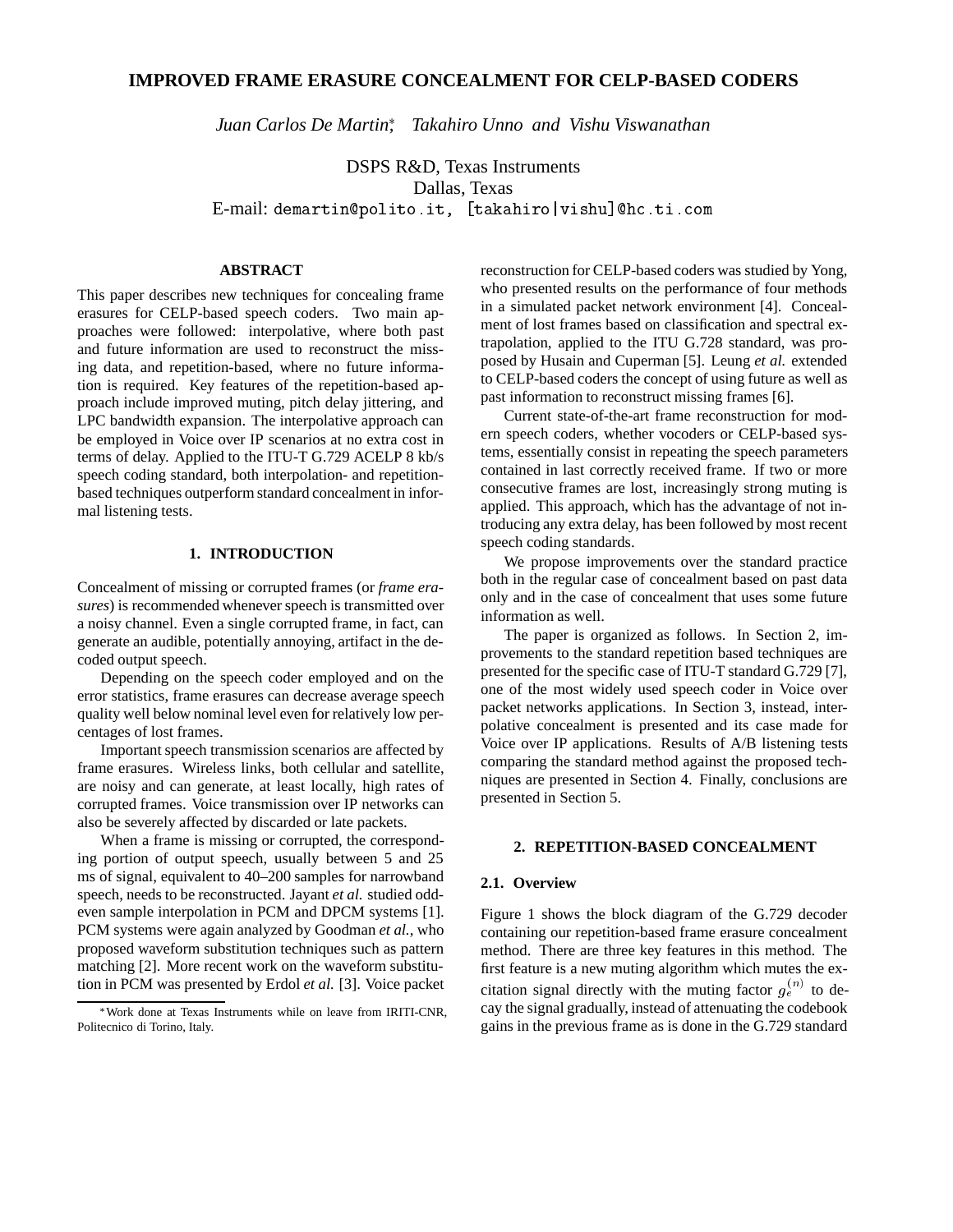

Figure 1: Block diagram of proposed frame erasure concealment in G.729 decoder.

frame erasure concealment. The second feature is a pitch delay jittering for a bursty frame erasure. The random jitter is added to the repeated pitch delay only when a consecutive frame erasure occurs. The third feature is LPC bandwidth expansion for bursty frame erasures. As is the case in the pitch delay jittering, the LPC bandwidth in the previous frame is expanded only when a consecutive frame erasure occurs. The proposed method is designed not only to reconstruct speech in bad frames but also to recover speech smoothly after the frame erasure.

# **2.2. Muting of Excitation Signal**

In Figure 1,  $g_p^{(n)}$  and  $g_c^{(n)}$  are the adaptive and fixed codebook gains in the current frame respectively. In a bad frame, G.729 uses an attenuated version of the previous codebook gains  $g_p^{(n-1)}$  and  $g_c^{(n-1)}$  as the current codebook gains  $g_p^{(n)}$ and  $g_c^{(n)}$ . Figure 2 (a) and (b) show the G.729 synthesized speech waveforms without and with a frame erasure. Figure 2 (d) shows the adaptive codebook gain at the decoder corresponding to the waveform in (b). The dashed vertical lines in Figure 2 (b) and (d) indicate the regions where the frame erasure occurs. The adaptive codebook gain in the last good frame is shown to be attenuated during the period of frame erasure. However, even after the frame erasure is over, the speech signal is further decayed in the subsequent frames. This is because the adaptive codebook is updated with the attenuated excitation signal so the attenuation propagates to the subsequent frames. To avoid such an excessive decay of the signal, our method applies the muting factor  $g_e^{(n)}$  outside of the adaptive codebook feedback-loop to take better control of muting than attenuating codebook gains. In the proposed muting algorithm, the muting factor  $g_e^{(n)}$  is decreased by 0.4 dB every subframe (5 ms) during the consecutive bad frames and subsequent few frames. A few frames after the last bad frame,  $g_e^{(n)}$  is increased by

0.8 dB up to 1 every subframe for the smooth recovery at the end of frame erasures.  $g_e^{(n)}$  is represented as follows:

$$
g_e^{(n)} = 0.95499g_e^{(n-1)} \qquad \text{if } C_m^{(n)} > 0
$$
  
\n
$$
g_e^{(n)} = \min(1.09648g_e^{(n-1)}, 1.0) \qquad \text{Otherwise}, \qquad (1)
$$

where  $C_m$  is a muting counter.  $C_m$  is set to four in consecutive bad frames and decremented by one down to zero only if  $g_p^{(n)}$  < 1.0 and the current frame is good. The codebook gains  $g_p^{(n)}$  and  $g_c^{(n)}$  are simply repeated in the bad frames instead of being attenuated. However, the upper bound  $g_{pmax}$ is set for  $g_p^{(n)}$  to prevent the unpredicted surge of the excitation signal energy as follows:

$$
g_{pmax} = \max(1.2 - 0.1(C_b - 1), 0.8),\tag{2}
$$

where  $C_b$  is the consecutive number of bad frames. Figure 2 (c) shows the synthesized speech waveform with the proposed muting algorithm. As is shown in Figure 2 (c), the speech signal is not excessively decayed in and after the frame erasure. In the proposed method, no upper bound is set for the fixed codebook gain  $g_c^{(n)}$ , and the MA-prediction memory for the fixed codebook gain is updated in the same manner as the G.729 standard in bad frames.



Figure 2: Synthesized speech and adaptive codebook gain. (a) G.729 synthesized speech without frame erasure. (b) G.729 synthesized speech with standard concealment. (c) G.729 synthesized speech with proposed concealment. (d) Adaptive codebook gain.

# **2.3. Jittering of Pitch Delay**

In the G.729 standard concealment, the pitch delay in a bad frame is the previous pitch delay increased by one to mimic the pitch evolution in natural speech [8]. It can avoid reconstructing an excessively periodic signal in a bursty frame erasure, but it may accumulate the estimation error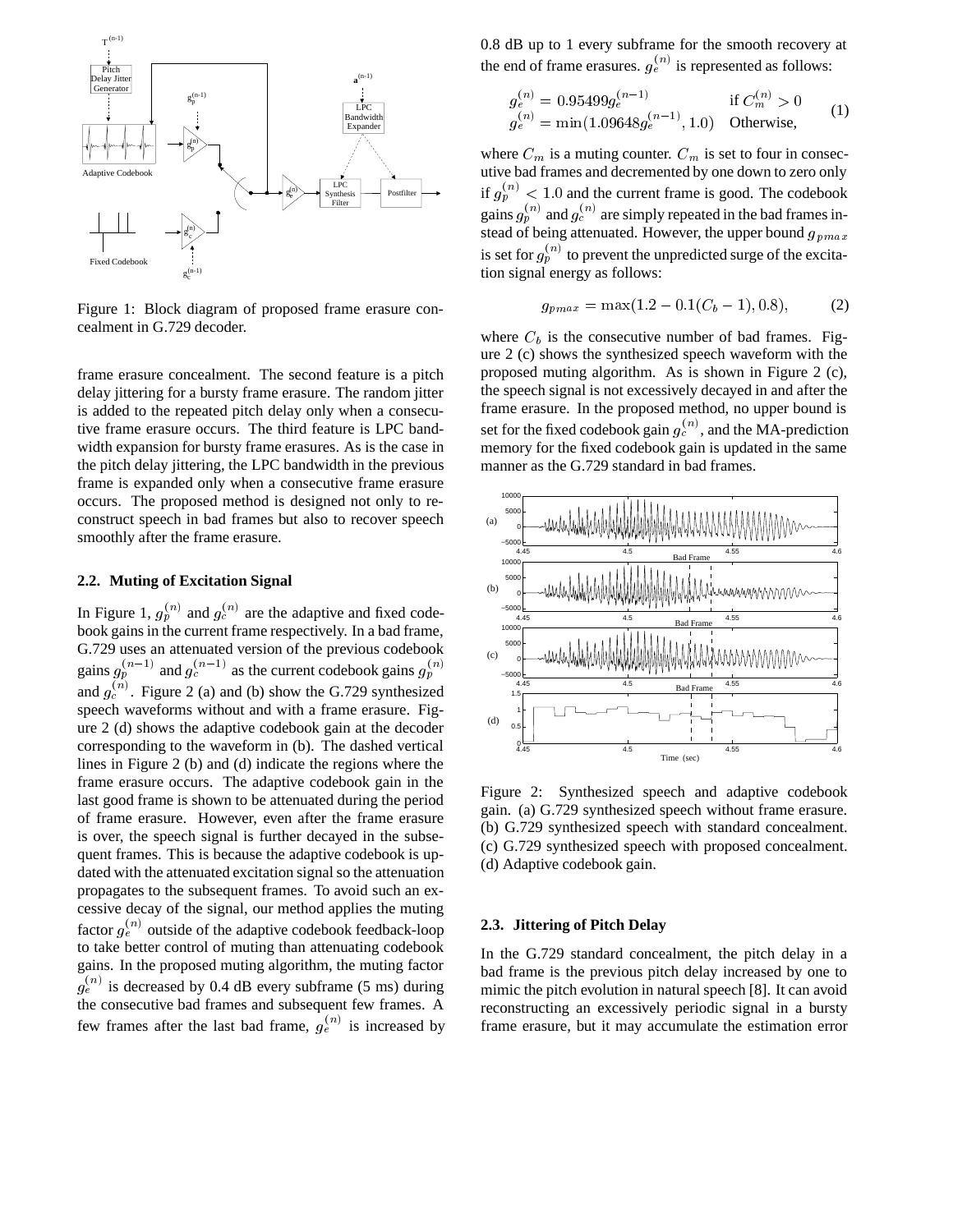of the pitch delay in consecutive bad frames. In the proposed frame erasure concealment method, the pitch delay is repeated in the bad frames, but random jittering of 3% is added to the repeated pitch delay in the consecutive bad frames to avoid reconstructing an excessively periodic signal without accumulating the estimation error.

#### **2.4. LPC Bandwidth Expansion**

In the G.729 decoder, the LPC parameters in the last good frame are repeated in bad frames. However, it may result in a synthetic speech quality if the LPC spectrum in the last good frame contains a sharp formant peak. To avoid this problem, the proposed concealment method progressively expands the LPC bandwidth in the consecutive bad frames only if the minimum Line Spectral Frequency (LSF) bandwidth in the last good frame is less than 100 Hz. The bandwidth expansion factor  $\gamma^{(n)}$  is updated as follows:

$$
\gamma^{(n)} = \max(0.95\gamma^{(n-1)}, 0.8),\tag{3}
$$

where  $\gamma^{(n)}$  and  $\gamma^{(n-1)}$  are the current and previous LPC bandwidth expansion factors. The factor  $\gamma^{(n)}$  is applied to the LPC parameter in the last good frame. When the decoder receives the good frame after a bursty frame erasure,  $\gamma^{(n)}$  is progressively increased for the smooth recovery from frame erasures:

$$
\gamma^{(n)} = \min(1.05\gamma^{(n-1)}, 1.0). \tag{4}
$$

In this case, the factor  $\gamma^{(n)}$  is applied to the LPC parameter in the received good frame.

# **3. INTERPOLATIVE CONCEALMENT**

#### **3.1. Overview**

If future speech data is, or can be made, available, then an interpolative approach to frame erasure concealment becomes possible. This should intuitively produce better concealment than the simpler repetition-based approach, at the expense of extra delay.

Interpolation-based concealment for CELP coders has hardly been investigated. The reason for such relative neglect is probably the extra delay entailed by the approach, not acceptable in applications, like wireless, where delay is tightly controlled.

The emergence of a new, important application, however, *voice over IP networks*, makes interpolative concealment attractive. In VoIP systems, in fact, one or more future frames are, at least most of the time, available at the decoder, stored in the so-called *playout buffer*. Such buffer, introduced to smooth out the effects of delay jitter, is an essential component of all VoIP receivers. Interpolative concealment can exploit the delay introduced by the playout buffer to improve performance under frame erasures at no extra cost in terms of delay.

A block diagram illustrating interpolative concealment within a typical VoIP receiver is shown in Figure 3.



Figure 3: Typical VoIP receiver: Interpolative concealment

Packets arriving from the network are first processed by the network module. Statistics are collected, packets ordered and transferred to the playout buffer. If near the time of playback the packet has not yet arrived, it is declared lost and the frame erasure concealment module reconstruct it using both past and future frames. In the figure, packet 3, missing, is reconstructed by interpolating the previous (2) and following (4) packet.

### **3.2. Interpolative Concealment for G.729**

A frame erasure concealment scheme based on interpolative reconstruction was implemented in the ITU-T G.729 8 kb/s speech coding standard. The speech decoder was modified so that if a frame erasure was detected, and if the next frame was not erased as well, interpolation based concealment was applied instead of the method defined by the standard.

Interpolative reconstruction was first applied to the adaptive codebook parameters, index and gain. The adaptive codebook gain was linearly interpolated between past and future values. Median smoothing, instead, was applied to the adaptive codebook index. Voicing classification was used in the same manner as in G.729.

Line Spectral Frequencies and fixed-codebook gain, predictively quantized with a moving-average fourth-order predictor, proved difficult to interpolate. Since it seems reasonable to expect improvements from the use of future information even in the case of predictive quantization, more work seems possible in this direction. In our experiments the LSF's and the fixed-codebook gain were replaced according to the standard method. The fixed-codebook index was also generated as in G.729.

The resulting method entails virtually no added complexity with respect to the standard approach. Listening tests results on interpolative concealment are reported in the following Section.